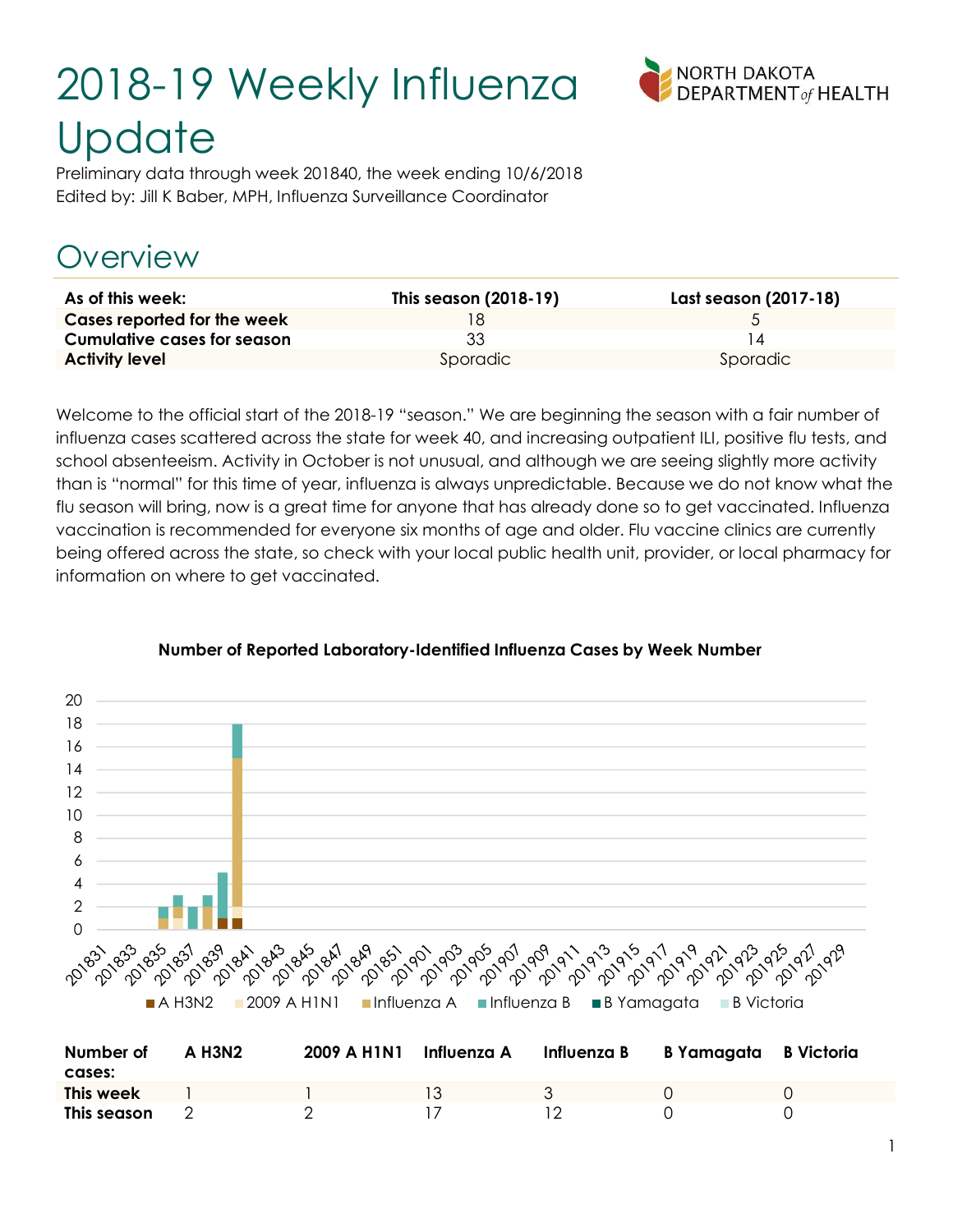Laboratory-confirmed influenza is a reportable disease in North Dakota. Influenza "cases" include people that have tested positive for influenza in a healthcare setting. It does not include people with influenza who did not seek healthcare, or who were diagnosed without a lab test, which is common. The true number of people with influenza in North Dakota is underrepresented, but case data allows us to see where and in what populations influenza is circulating. It also provides context regarding how the current season compares with previous seasons. Find more information about cases on www.ndflu.com.





Cases by County

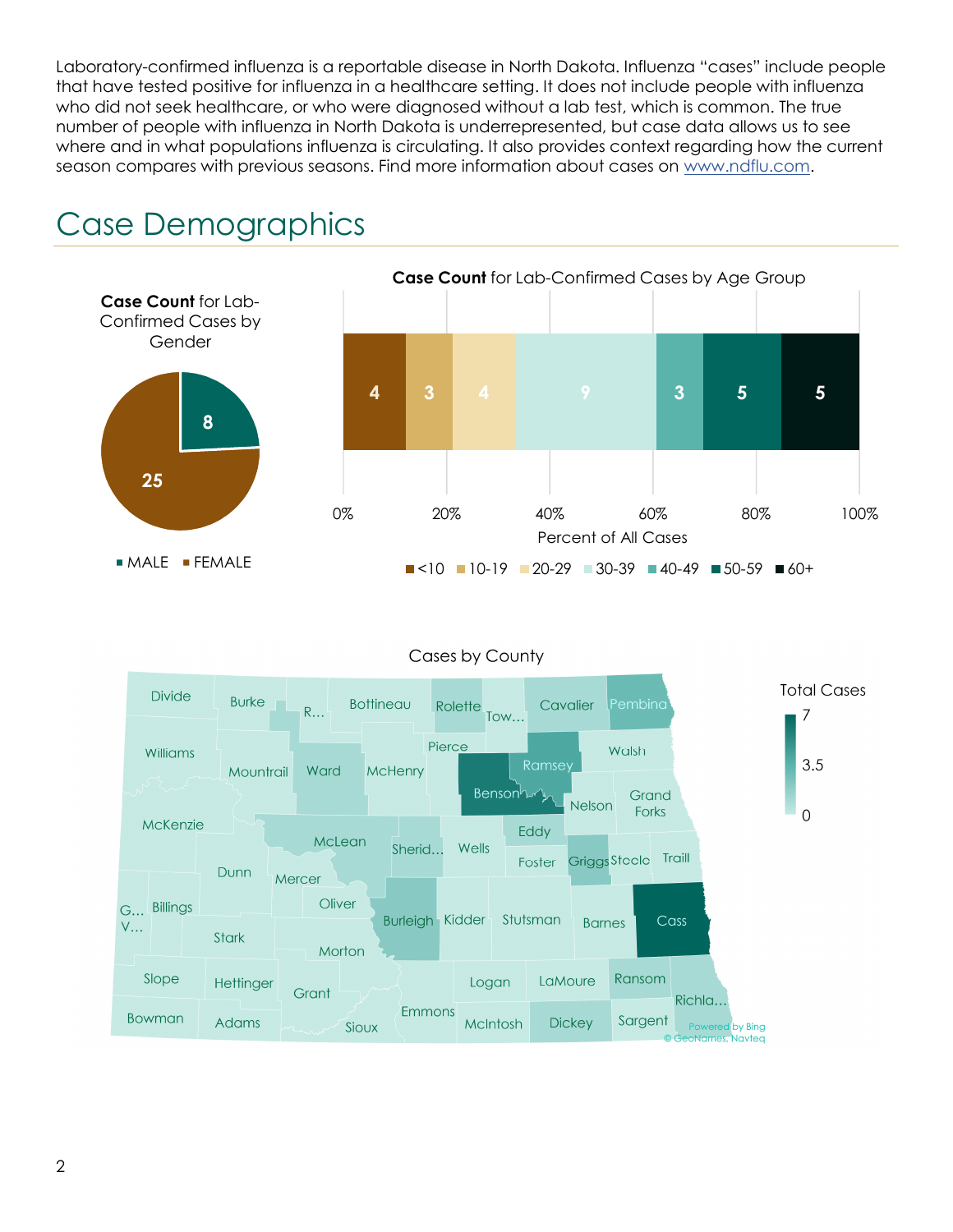## **Outbreaks**

During the influenza season, influenza outbreaks are common anywhere people gather, including schools, child care centers, and health care facilities. Outbreaks of influenza or influenza-like illness may be reported to the NDDoH. The following outbreaks have been reported this season:

| Setting                                               | Number of outbreaks | Identified pathogens     |
|-------------------------------------------------------|---------------------|--------------------------|
| Long Term Care, Basic Care,<br><b>Assisted Living</b> |                     | 1 flu A/flu B; 1 unknown |
| <b>Schools</b>                                        |                     |                          |
| <b>Child Care Centers</b>                             |                     |                          |

## Surveillance Programs

In addition to case reporting, the NDDoH uses a variety information sources to fully describe of what is happening during the influenza season.

#### **Hospitalizations**

This season, the NDDoH has introduced a new influenza hospitalization surveillance program. Select North Dakota hospitals report the number influenza-related hospitalizations weekly to the NDDoH. Because this surveillance methodology is new, hospitalization numbers this year may not be comparable to previous years.



#### **Deaths**

Data on pneumonia and influenza deaths is obtained from Vital Records and based on the cause of death listed on the death certificate.



Total number of deaths for the season: Pneumonia 53 Influenza  $\Omega$ 

Total number of Hospitalizations: This week 1 This season 2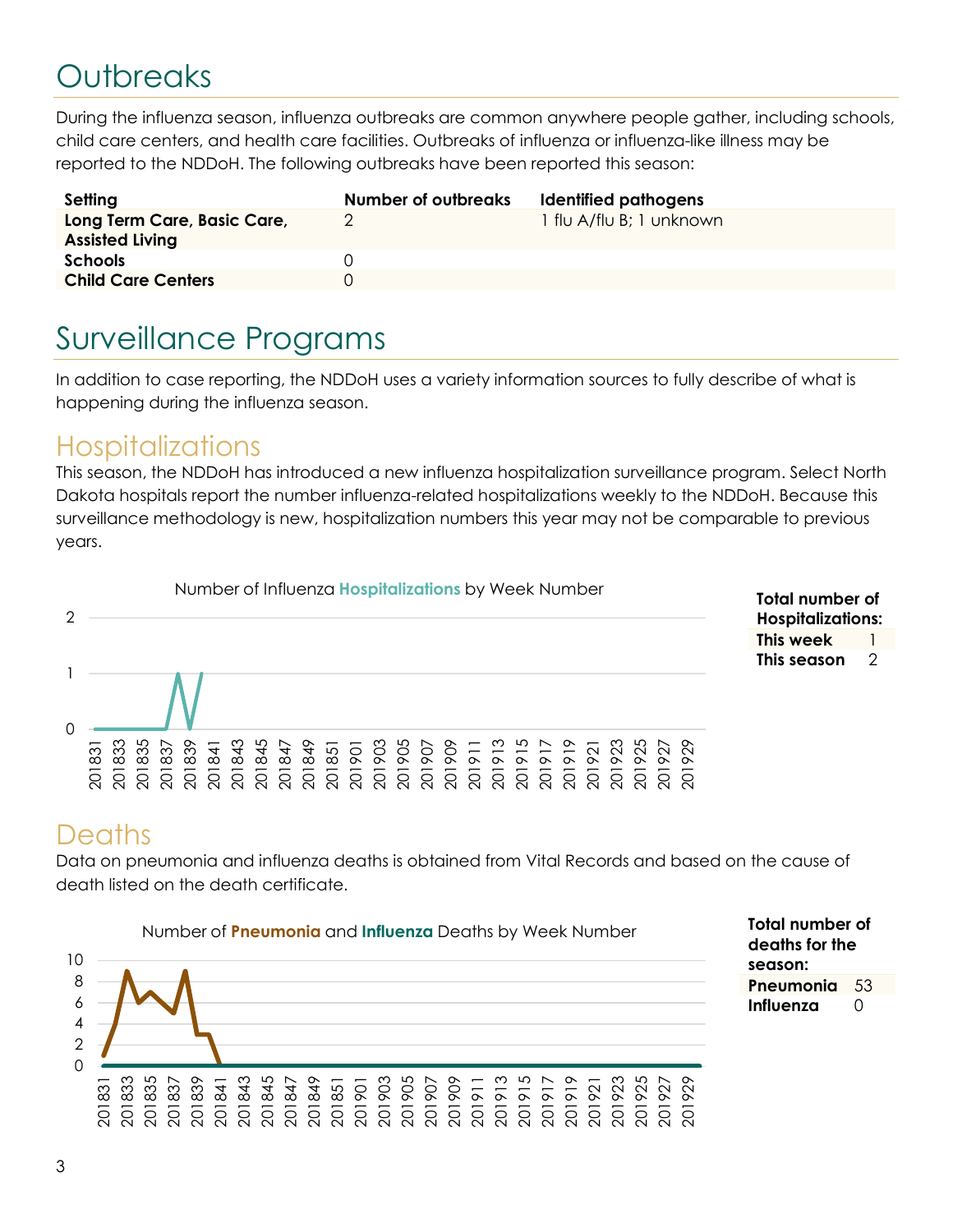#### Outpatient Influenza-like Illness

The NDDoH participates in the national U.S. Outpatient Influenza-like Illness Surveillance Network (ILINet). Data from participating outpatient providers in North Dakota are pooled to create a state-wide estimate for the weekly percent of healthcare visits due to influenza-like illness (ILI). Patients presenting with a fever of 100ºF or greater and a cough and/or sore throat are considered to have ILI. Percent ILI that exceeds the regional seasonal baseline of 1.3% is considered "seasonal level" ILI. For more information on state and national ILINet data, see FluView Interactive.



### Sentinel Laboratory Data

The NDDoH receives influenza and RSV testing data from participating sentinel laboratories across the state. The total number of positive tests and the total number of tests conducted are reported and used to create a state-wide percent positivity statistic. For influenza, percent positivity of 10% or greater indicates "season level" influenza activity.

201840 1.00% 2 7 19 3 1 3212

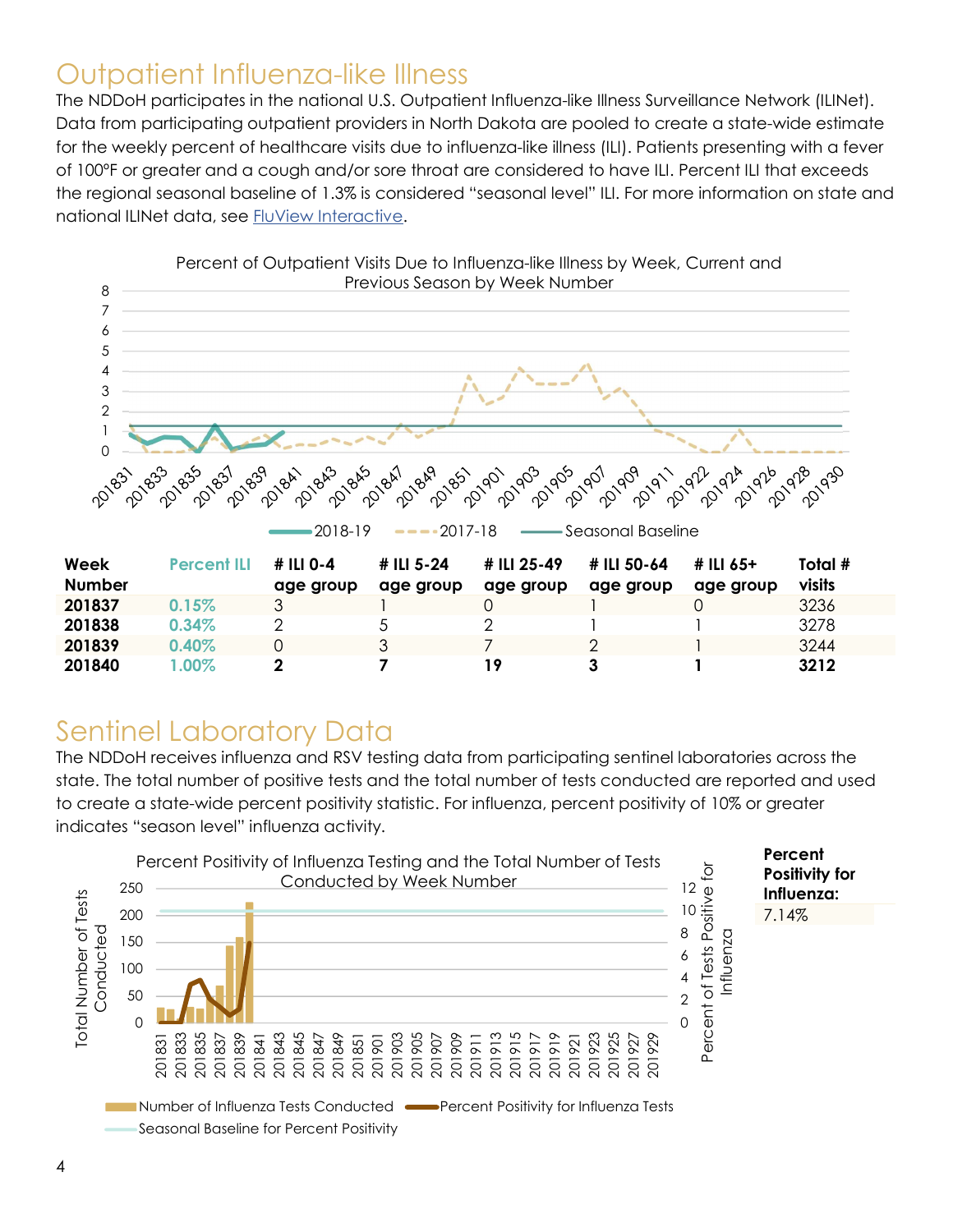

#### School Absenteeism

During the influenza season, increases in school absenteeism data can be used as an early indicator for influenza circulation. The NDDoH received absenteeism data from a majority of schools in the state. Data here include absences for all reasons.



## Multi-season Comparison